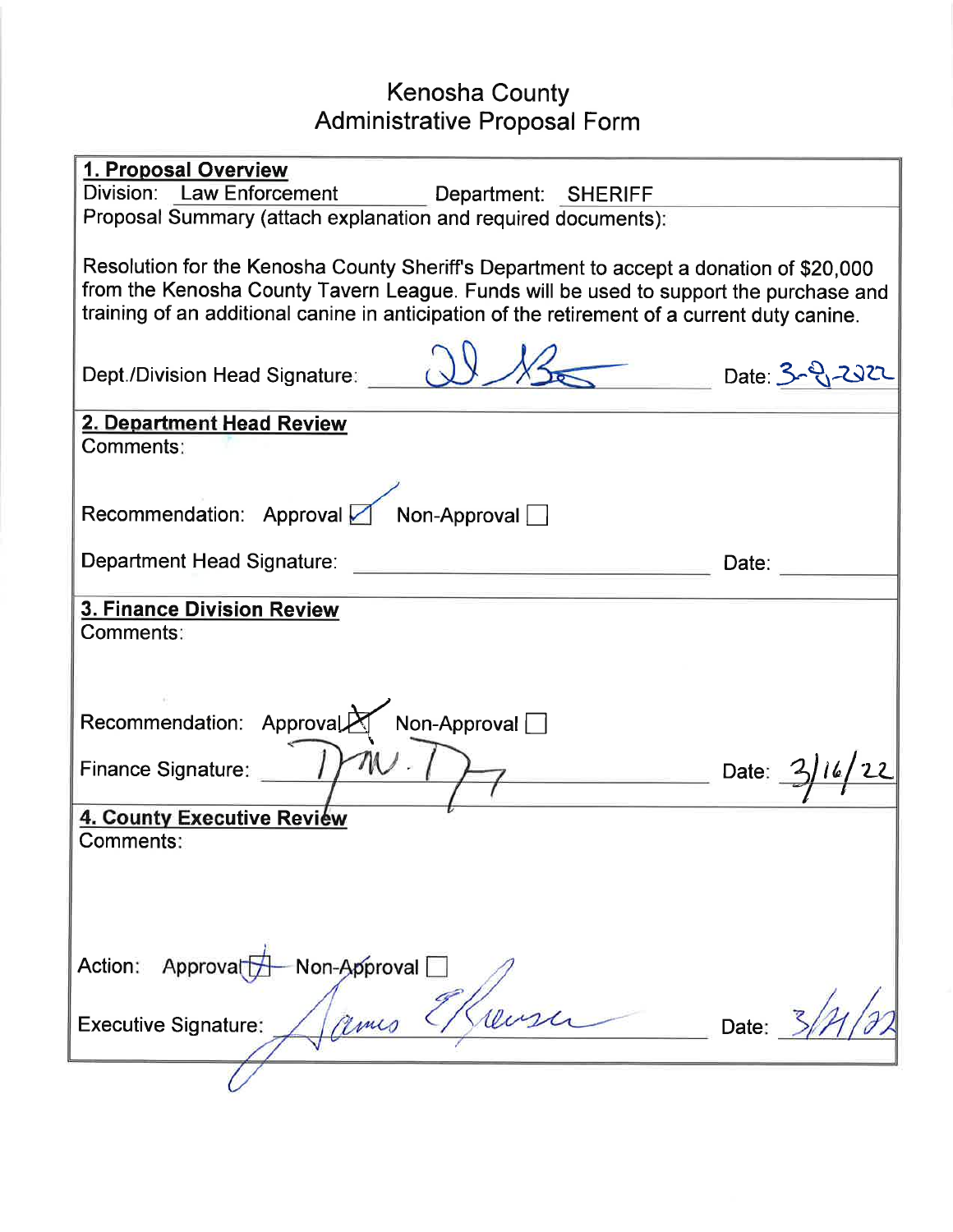## KENOSHA COUNTY BOARD OF SUPERVISORS

# RESOLUTION NO.

| Subject: Kenosha County Tavern League Donation to Kenosha County Sheriff's<br><b>Department Canine Program</b> |                                |                              |               |  |  |  |  |  |  |
|----------------------------------------------------------------------------------------------------------------|--------------------------------|------------------------------|---------------|--|--|--|--|--|--|
| Original X                                                                                                     | Corrected $\square$            | 2 <sup>nd</sup> Correction □ | Resubmitted D |  |  |  |  |  |  |
| Date Submitted: March 7, 2022                                                                                  |                                | <b>Date Resubmitted</b>      |               |  |  |  |  |  |  |
| Submitted By: Judiciary & Law Committee                                                                        | <b>Finance/Admin Committee</b> |                              |               |  |  |  |  |  |  |
| Fiscal Note Attached □                                                                                         |                                | Legal Note Attached $\Box$ / |               |  |  |  |  |  |  |
| Prepared By: Tony Gonzalez, Captain of<br>Operations                                                           |                                | #956<br>Signature:           |               |  |  |  |  |  |  |

WHEREAS, the Sheriff's Department will be receiving from the Kenosha County Tavern League a donation in the amount of \$20,000 for the purpose of supporting the canine program, and

WHEREAS, the monies provided will help support the replacement of the anticipated retirement of a current duty canine and supporting equipment associated with the canine program.

NOW, THEREFORE BE lT RESOLVED, that the Kenosha County Board of Supervisors accept the Donation from Kenosha County Tavern League of \$20,000 to Kenosha County Sheriff's Department and approve the Revenue and Expenditure line item modifications to the Sheriff's 2017 budget as per the attached budget modification form, which is incorporated herein by reference. lt increases revenue by \$20,000 and increases expenses by \$20,000.

Note: This resolution requires NO additional funds from the general fund.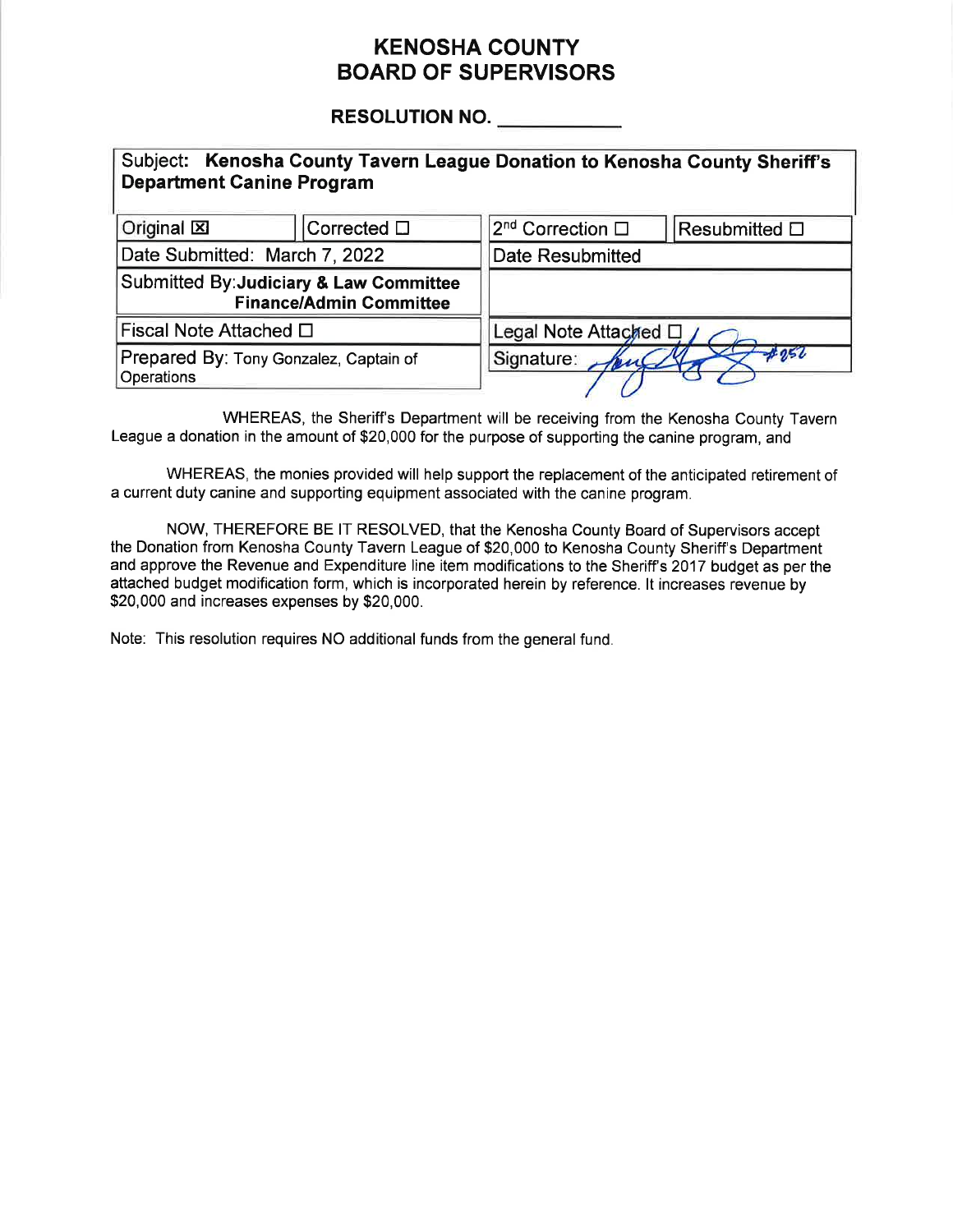### Page 2 of 3

### Subject: Kenosha Gounty Tavern League Donation to Kenosha Gounty Sheriff's Department Canine Program Original XI Corrected  $\square$  $2^{nd}$  Correction  $\Box$  Resubmitted  $\Box$

Date Resubmitted

| Respectfully Submitted,                        |  |  |  |  |  |  |
|------------------------------------------------|--|--|--|--|--|--|
|                                                |  |  |  |  |  |  |
| <b>JUDICIARY AND LAW ENFORCEMENT COMMITTEE</b> |  |  |  |  |  |  |
|                                                |  |  |  |  |  |  |

|                                         | <b>Aye</b> | $No$ | Abstain | Excused |
|-----------------------------------------|------------|------|---------|---------|
| Supervisor Boyd Frederick, Chair        | □          | П    | п       | П       |
| Supervisor Sharon Pomaville, Vice Chair | П          | п    |         |         |
| Supervisor Jeff Wambold                 | Ω          | П    |         |         |
| Supervisor Laura Belsky                 | п          | п    | П       |         |
| Supervisor Mark Nordigian               | 0          | □    | п       |         |
| <b>Supervisor Jerry Gulley</b>          | п          | п    | п       |         |
| <b>Supervisor Terry Rose</b>            |            | П    | н       |         |

Date Submitted: March 7, 2022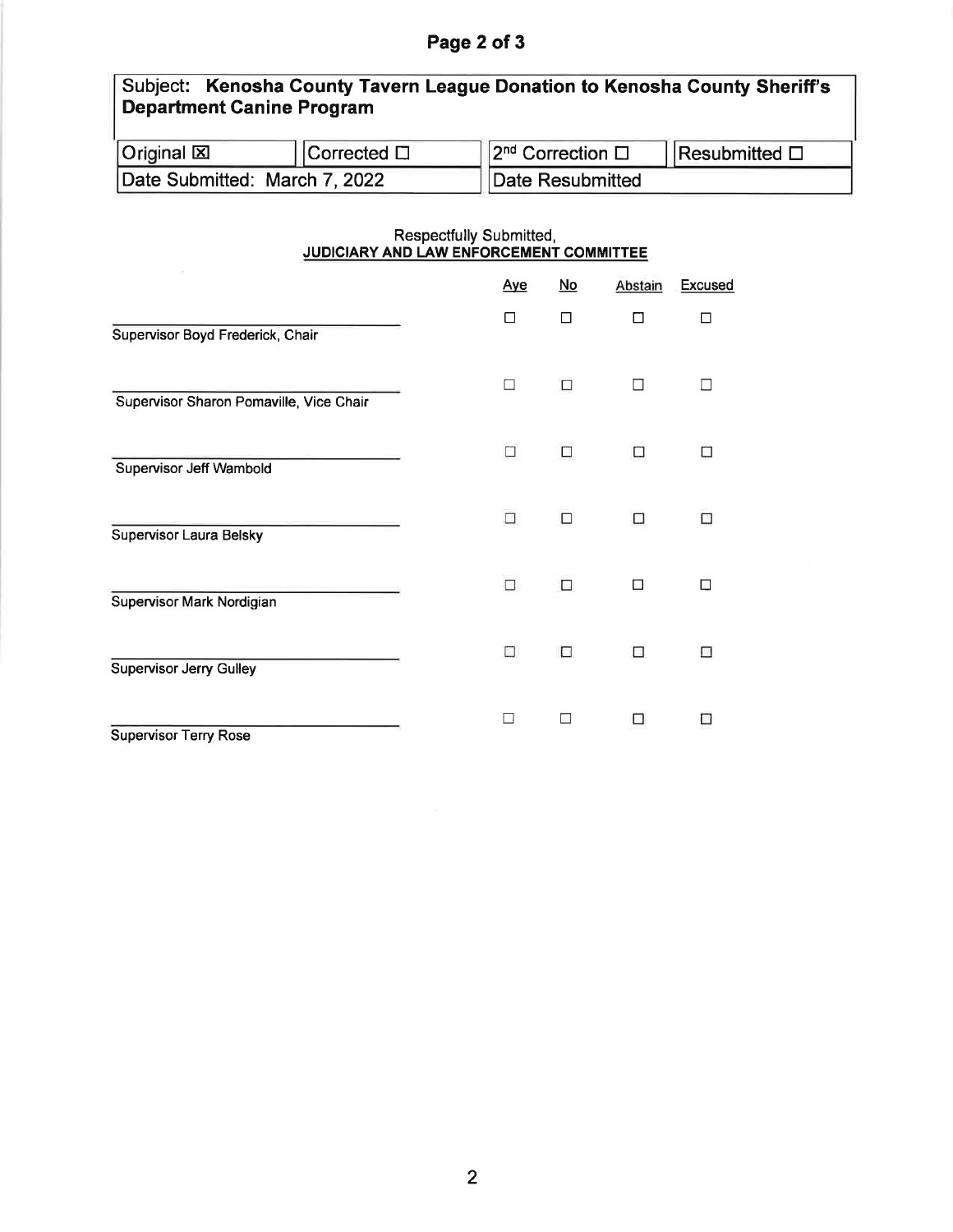#### FINANCE/ADMINISTRATION COMMITTEE

|                                      | <u>Aye</u> | $No$   | Abstain | <b>Excused</b> |
|--------------------------------------|------------|--------|---------|----------------|
| Supervisor Jeffrey Gentz, Chair      | $\Box$     | $\Box$ | П       | П              |
| Supervisor Ron Frederick, Vice Chair | п          | П      | П       |                |
| <b>Supervisor David Celebre</b>      | $\Box$     | П      | □       | L.             |
| Supervisor Jeff Wamboldt             | □          | П      | п       | ГΙ             |
| Supervisor Ed Kubicki                | п          | П      | П       |                |
| Supervisor Monica Yuhas              | □          |        | П       |                |
| Supervisor John Franco               | П          | k.     | п       |                |